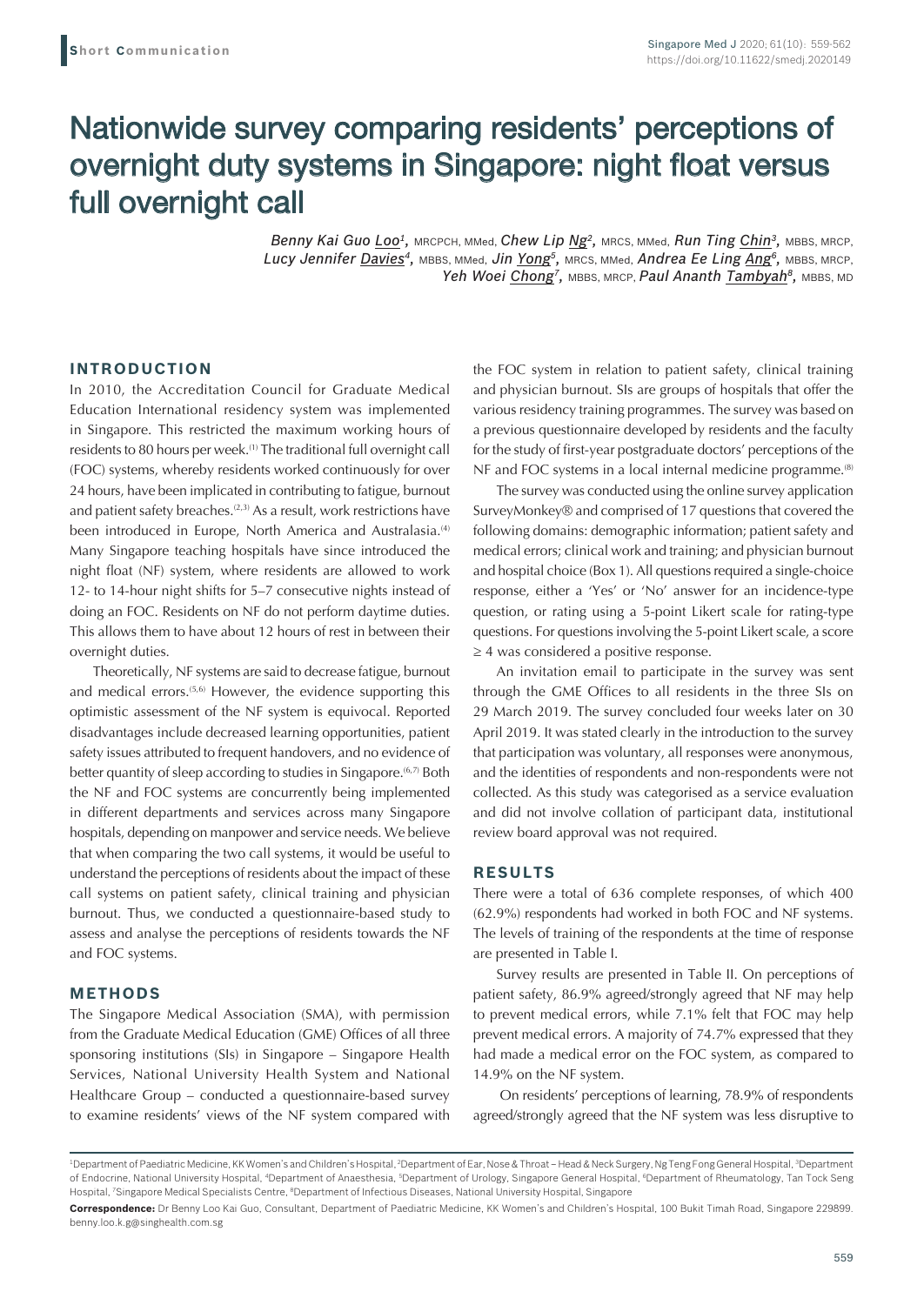## **Box 1. The 17-question survey of residents' views on night float call and full overnight call systems comprised four domains: Demographic information**

- 1. What's your current appointment?
- 2. Have you experienced the night float call system and the full overnight call system in any posting?

### **Patient safety and medical errors**

- 3. Does night float call system contribute to patient safety?
- 4. Does full overnight call system contribute to patient safety?
- 5. Does night float call system help to reduce medical errors?
- 6. Does full overnight call system help to reduce medical errors?
- 7. Have you made mistakes at work after being on the night float call system?
- 8. Have you made mistakes at work after being on the full overnight call system?

# **Clinical work and training**

- 9. Is night float call system less disruptive to daily clinical work as compared to full overnight call system?
- 10. Does night float call system build teamwork and camaraderie?
- 11. Does night float call system make junior doctors less competent due to shorter working hours?
- 12. Does full overnight call system make junior doctors more competent due to longer working hours?

#### **Physician burnout and hospital choice**

- 13. Does night float call system help to reduce burnout for junior doctors?
- 14. Do you feel alert and able to think rationally for patient management during night float call duty?
- 15. Do you feel safe to carry out your duties after full overnight call duty?
- 16. Does having night float system influence your preferred choice of hospital to work in?
- 17. Would you prefer your family member to be cared for by a doctor on night float call as opposed to full overnight call duty?

#### **Table I. Number and levels of training of respondents.**

| <b>Level of training</b>          | No. (%)                     |                                                |  |
|-----------------------------------|-----------------------------|------------------------------------------------|--|
|                                   | <b>Total</b><br>$(n = 636)$ | <b>Worked in both</b><br>systems ( $n = 400$ ) |  |
| Junior resident (PGY 1)           | 154 (24.2) 50 (12.5)        |                                                |  |
| Junior resident (PGY 2 and above) | 340 (53.5)                  | 247 (61.8)                                     |  |
| Senior resident                   |                             | 142 (22.3) 103 (25.8)                          |  |

PGY: postgraduate year

daily clinical work, and 70.9% of respondents also agreed/strongly agreed that NF helped in building teamwork and camaraderie. 85.7% of respondents disagreed/strongly disagreed that the FOC, with longer working hours, would produce more competent doctors, and 89.1% of respondents disagreed that the NF system, with its shorter work hours, would produce less competent doctors.

The NF system was perceived to have a beneficial effect on physician burnout and impacts residents' choice of hospital for work or medical care. 84.4% agreed/strongly agreed that NF helped to reduce burnout. On perceptions of ability to function during or after night duty, 91.3% responded that they felt alert when working on NF duty, and 72.2% felt unsafe to perform clinical duties after FOC duty. This is relevant because residents are usually required to continue with clinical work for up to six

hours after completing an FOC shift. For 70.0% of respondents, having an NF system would influence their choice of hospital to work in. 82.2% of respondents would prefer to have their family members cared for in hospitals with NF systems.

# **DISCUSSION**

There are proponents and opponents for both on-call systems, and studies have been conducted to measure and assess their advantages and disadvantages.(5-7) We believe that understanding the perceptions and preferences of residents, for whom the call systems are designed, has great value in improving both of the existing call systems. With this objective in mind, we designed a questionnaire-based study, which is to our knowledge the first nationwide survey of residents' opinions of on-call systems in Singapore. As the majority (62.9%) of respondents had experienced both call systems, and three-quarters of respondents had spent more than one year in the local postgraduate training system, they were able to assess the relative strengths and weaknesses of both.

Similar to other studies, almost 90% of residents perceived that the NF system contributed to patient safety and might lead to fewer medical errors as compared to the FOC system.<sup>(6)</sup> In this study, five times more residents reported that they had made medical errors while working in the FOC system than in the NF system (74.7% vs. 14.9%). This could be due to shorter working hours and longer rest periods, leading to greater alertness and also better continuity of patient care.<sup>(9)</sup> While this result was based on self-reporting of errors, we opine that the significant difference in perception provides a valuable insight into residents' opinions on how they perceive the two systems in the context of patient safety. Notably, this finding remains as self-reported data, and subsequent studies are warranted to corroborate this finding with objective data from adverse event reporting systems. Although adverse event reporting systems are objective, a limitation of relying on them is that not all medical errors result in significant adverse events or patient harm and thus may not be captured.

More than 70% of respondents perceived that the NF system was less disruptive to their daily clinical work and helped to inculcate teamwork. We postulate that this could be due to having the same team of doctors working together for many consecutive nights in the NF system. A study has shown that consistency of care could improve cooperation among team members and translate to better continuity of patient care and better patient-doctor rapport.(10) Connelly et al similarly reported that medical students perceived an enhanced level of teamwork after a week of NF.(11)

One traditional method of measuring level of training is to look at the number of hours of clinical work performed, with the common assumption that longer work hours translate into proficiency. However, it has been shown that prolonged working hours may lead to increased fatigue and attention failure, which could compromise learning and patient care. This was supported by our survey, where 85.7% of the respondents did not agree that longer overnight call hours helped in improving their competency. On the other hand, residents also expressed that during a busy FOC, it was not uncommon to have a 'survival-mode'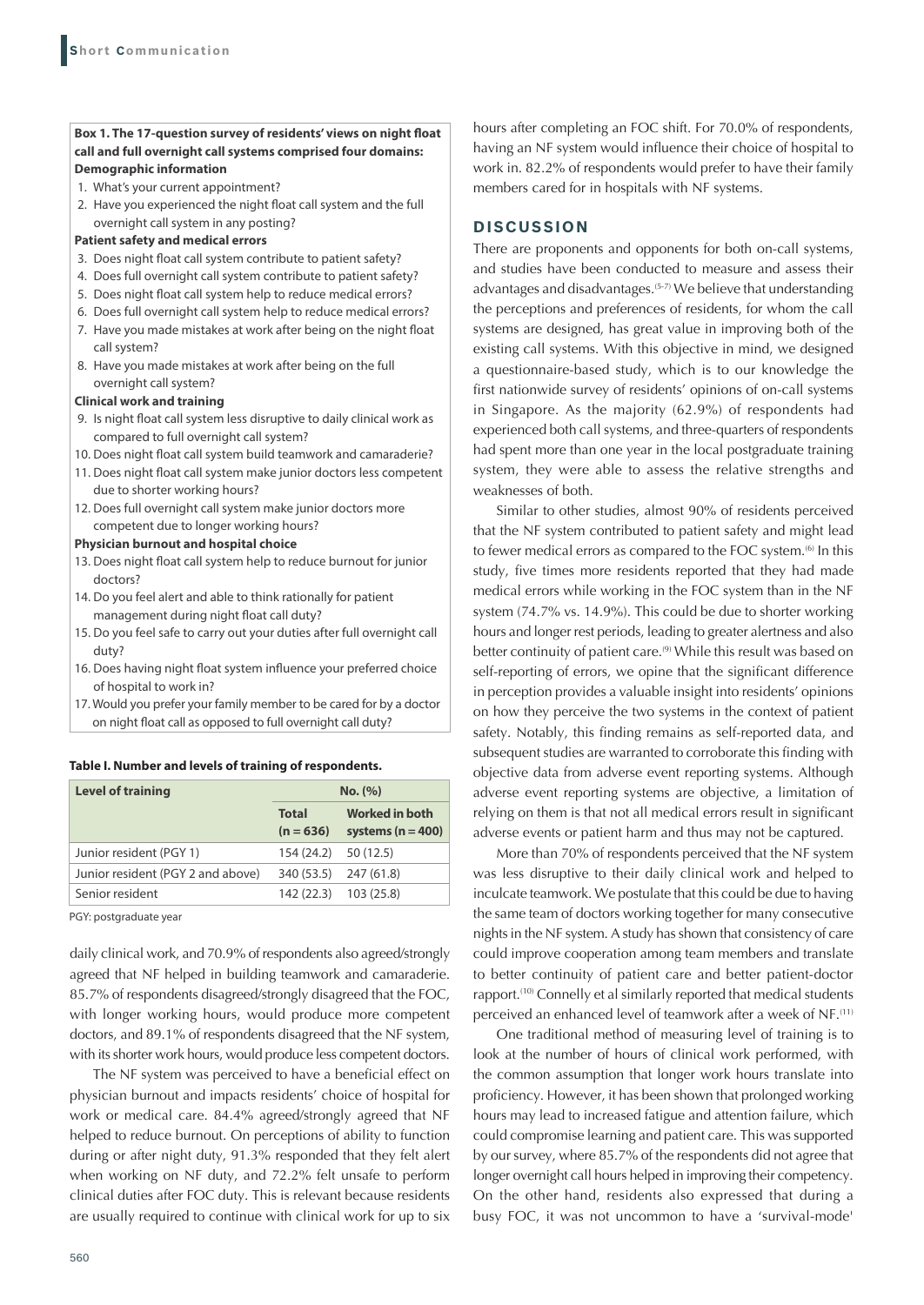## **Table II. Survey results from 636 respondents from all three sponsoring institutions.**

| <b>Question</b>                                                                                                                | $\frac{0}{0}$                                 |                          |                                          |
|--------------------------------------------------------------------------------------------------------------------------------|-----------------------------------------------|--------------------------|------------------------------------------|
|                                                                                                                                | <b>Disagree</b><br>or strongly<br>disagree/no | <b>Neutral</b>           | <b>Agree or</b><br>strongly<br>agree/yes |
| Does night float call system contribute to patient safety?                                                                     | 3.0                                           | 7.4                      | 89.6                                     |
| Does full overnight call system contribute to patient safety?                                                                  | 78.0                                          | 14.9                     | 7.1                                      |
| Does night float call system help to reduce medical errors?                                                                    | 3.0                                           | 10.1                     | 86.9                                     |
| Does full overnight call system help to reduce medical errors?                                                                 | 84.0                                          | 12.1                     | 3.9                                      |
| Have you made mistakes at work after being on the night float call system?*                                                    | 85.1                                          | $\overline{\phantom{0}}$ | 14.9                                     |
| Have you made mistakes at work after being on the full overnight call system?*                                                 | 25.3                                          |                          | 74.7                                     |
| Is night float call system less disruptive to daily clinical work as compared to<br>full overnight call system?                | 7.2                                           | 13.9                     | 78.9                                     |
| Does night float call system build teamwork and camaraderie?                                                                   | 7.1                                           | 22.0                     | 70.9                                     |
| Does night float call system make junior doctors less competent due to shorter<br>working hours?                               | 89.1                                          | 7.4                      | 3.5                                      |
| Does full overnight call system make junior doctors more competent due to<br>longer working hours?                             | 85.7                                          | 8.5                      | 5.8                                      |
| Does night float call system help to reduce burnout for junior doctors?                                                        | 3.8                                           | 11.8                     | 84.4                                     |
| Does having night float system influence your preferred choice of hospital to<br>work in?                                      | 8.5                                           | 21.5                     | 70.0                                     |
| Would you prefer your family member to be cared for by a doctor on night<br>float call as opposed to full overnight call duty? | 4.9                                           | 14.9                     | 82.2                                     |

\*These questions required a 'Yes' or 'No' response.

mentality, where the primary objective was to seek rest, instead of increasing their learning.(12) The challenge is then to balance work requirements and clinical training at night, and evaluate the quality of learning with objective workplace assessments. A novel, resident-led curriculum by Brady et al showed that it was possible to conduct regular structured teaching at night.(13) This could be incorporated into local call systems as well.

Junior doctors, especially those in Postgraduate Year 1, are more susceptible to burnout.<sup>(14)</sup> Duty hour restrictions were implemented to reduce physician burnout and to improve physician well-being.(15,16) 84.4% of respondents agreed that NF helped to reduce burnout. This could be due to a combination of shorter working hours or longer rest periods, as compared to FOC. The stable team structure and familiar work environment may also contribute to improved emotional and mental health, although this hypothesis requires verification with future studies.

In the present study, respondents were asked if the availability of an NF system in a hospital would affect their subsequent choice of employment and the choice of hospital for their loved ones. The former question was centred on the respondents' personal welfare, but the latter compelled the respondents to picture their loved ones requiring care in a hospital, shifting their focus from their personal welfare to that of a loved one, incorporating emotive elements into their response. 70.0% agreed that having an NF system in a hospital would influence their choice of place of employment, and more tellingly, 82.2% preferred residents on an NF system to care for their loved ones. We see this as an acid test of the residents' preference for and confidence in the NF system.

Implementing an NF system is not without its challenges. Firstly, it requires more manpower than the FOC system, rendering it less feasible in smaller institutions or departments. Secondly, the NF system is probably more relevant to specialties with a significant acute inpatient load and has a limited role in services with a high elective or outpatient load. Thirdly, consultant supervision may be limited with the NF system, as most consultants may not be physically present in the hospital during an NF shift; opportunities for feedback may thus be limited. A study by Sadowski et al showed that patient safety was enhanced in an NF system when a list of clinical events that necessitated escalation to the consultant was adopted.<sup>(17)</sup> Defilippis et al separately described a viable on-site attending physician model that improved resident education and quality of patient care.<sup>(18)</sup>

There were limitations to this study. The identities of respondents were not verified, hence any person with access to the email invitation could fill in the questionnaire. We mitigated this risk by distributing the survey through the GME Offices. In addition, there could be selection bias in the survey, whereby residents who were in favour of the NF system were more likely to respond. The study was also subject to recall bias in view of its cross-sectional nature. However, as this is the largest survey of Singapore residents to date, to the best of our knowledge, the perceptions of local residents are likely to be well represented. We are aware of the limitations of a study that is subjective and perception-based, and do not seek to establish the superiority of one system over another. Nevertheless, we believe that our assessment and analysis of the perceptions of residents who serve in the call systems is of value to healthcare leaders and educators, and may stimulate further studies on this intriguing topic.

In conclusion, this nationwide survey of residents demonstrated that a majority of residents perceived the NF system more